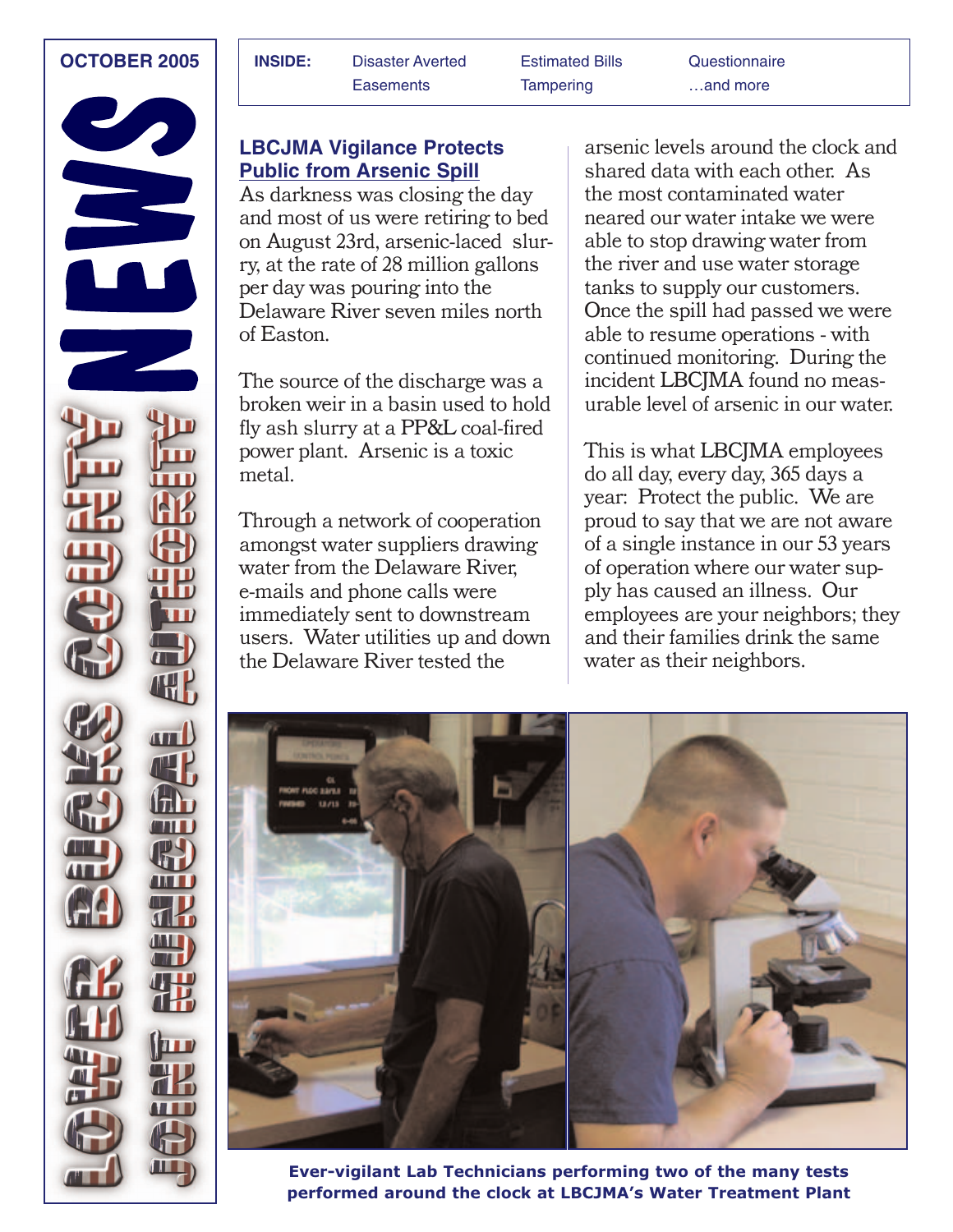#### **'Estimating' of Water Bills**

The Authority will estimate a customer's water bill if they cannot access the water meter or water meter pit. Estimated bills are stamped with the words "THIS IS AN ESTIMATED BILL" on the bottom of the smaller portion of your bill.

The only other time the Authority will estimate a customer's bill is in the winter months due to weather conditions. If temperature or wind chill drops below 32 degrees, or snow or sleet is falling, the Authority will not read water meters. Again, there will be a message on the bottom of your bill stating the bill has been estimated.

When the temperature is 32 degrees or below, the Authority will not lift the water meter pit lids. There is a risk of freezing the customer's water service line leaving the customer without water service. With temperatures 32 degrees and below, the ground around the water meter pits becomes frozen preventing the meter readers from lifting the lids, or placing them back on the meter pit correctly creating a safety risk.

#### **How Your Bill is Estimated**

An "estimated bill" is based on the previous 4 quarters usage. The 4 quarters are added together and divided by 4 to give an average usage.

Example: 1st quarter usage is 30,000; 2nd quarter usage is 20,000; 3rd quarter usage is 20,000; and 4th quarter usage is 10,000; total usage for the 4 quarters is 80,000. Take 80,000 divide by 4 to equal an average usage of 20,000. This average would be the estimated use for the winter billing quarter.

If a customer had a documented water leak during the 4 quarters used in estimating, which resulted in a high estimated bill, an adjustment will be made. This adjustment cannot be made unless the customer makes us aware of the problem.

Water bills that are over estimated during the winter months will be adjusted on the following quarterly billing.

| <b>LBCJMA FLUSHING OF WATER MAINS</b>                                                                       |            |               |  |  |
|-------------------------------------------------------------------------------------------------------------|------------|---------------|--|--|
| <b>IMPORTANT NOTICE - MARK YOUR CALENDARS!!</b>                                                             |            |               |  |  |
| <b>SECTION OF LEVITTOWN</b>                                                                                 | <b>DAY</b> | <b>DATE</b>   |  |  |
| Levittown Town Center, Kenwood, Junewood, Marion Village Apts., Dogwood,                                    | <b>TUE</b> | <b>Oct-11</b> |  |  |
| Farmbrook, Greenbrook, Stonybrook, Victoria Garden Apts.                                                    |            |               |  |  |
| Tullytown, Lakeside, Pinewood, Creek Village Apts.                                                          | <b>WED</b> | <b>Oct-12</b> |  |  |
| Oaktree, Crabtree, Willowood, Elderberry                                                                    | <b>THU</b> | <b>Oct-13</b> |  |  |
| Magnolia Hill, Birch Valley, Galilee Village, Newport Village Apts.,                                        | <b>FRI</b> | $Oct-14$      |  |  |
| North Park, Village Of Pennbrook Apts., Millcreek Manor                                                     |            |               |  |  |
| Holly Hill, Appletree, Red Cedar Hill                                                                       | <b>TUE</b> | <b>Oct-18</b> |  |  |
| Thornridge, Vermilion Hills, Pennsbury Wood Apts., Galilee Pavilion, Rue Court                              | <b>WED</b> | <b>Oct-19</b> |  |  |
| Goldenridge, Orangewood, Violetwood, Whitewood, Green Lynne,                                                | <b>THU</b> | <b>Oct-20</b> |  |  |
| Millcreek Road, Roman Apts., Mill Crossing Apts., Orangewood Apts.                                          |            |               |  |  |
| Indian Creek, Blueridge, Crestwood Condos, Yellowood, Bloomsdale Gardens,                                   | <b>FRI</b> | <b>Oct-21</b> |  |  |
| Avalon Court Apts., Millcreek Falls, Brittany Spring Apts.                                                  |            |               |  |  |
| Quincy Hollow, Juniper Hill, Upper Orchard, Lower Orchard, Plumbridge,                                      | <b>TUE</b> | <b>Oct-25</b> |  |  |
| Rt. 413, Racquet Club Apts., Foxwood Manor Apts.,                                                           |            |               |  |  |
| Hamilton Park Apts., Bristol Plaza, Levittown Trace Apts.                                                   |            |               |  |  |
| Cobalt Ridge, Woodbourne Rd. & Apts., Elmwood Terrace,                                                      | <b>WED</b> | <b>Oct-26</b> |  |  |
| Red Rose Gate, Longview Garden Apts., I-95 Technology Center                                                |            |               |  |  |
| Forsythia Gate, Snowball Gate, Chesterfield Apts., County Club Apts., Hollybrook                            | <b>THU</b> | <b>Oct-27</b> |  |  |
| Highland Park, Twin Oaks, Deep Dale East, Deep Dale West, Twin Terrace Apts.,                               | <b>FRI</b> | <b>Oct-28</b> |  |  |
| Country Manor Apts., Dorilyn Terrace Apts.                                                                  |            |               |  |  |
| DAILY FLUSHING OF FIRE HYDRANTS WILL TAKE PLACE IN THE AREAS OF LEVITTOWN                                   |            |               |  |  |
| IN THE ORDER SHOWN (BETWEEN THE HOURS OF 7:00 A.M. AND 3:00 P.M.)                                           |            |               |  |  |
| Agoo haing fluched and edicacut quees moy notice a clight discologation in the water during the newigd when |            |               |  |  |

Areas being flushed and adjacent areas may notice a slight discoloration in the water during the period when flushing is in progress. The disturbance, if any, is usually less than an hour in duration.

FLUSHING MAY BE POSTPONED AT ANY TIME DUE TO WATER RESTRICTIONS FROM INSUFFICIENT RAINFALL. Residents are advised to refrain from using water for drinking, cooking, or clothes washing while the flushing is in progress.

2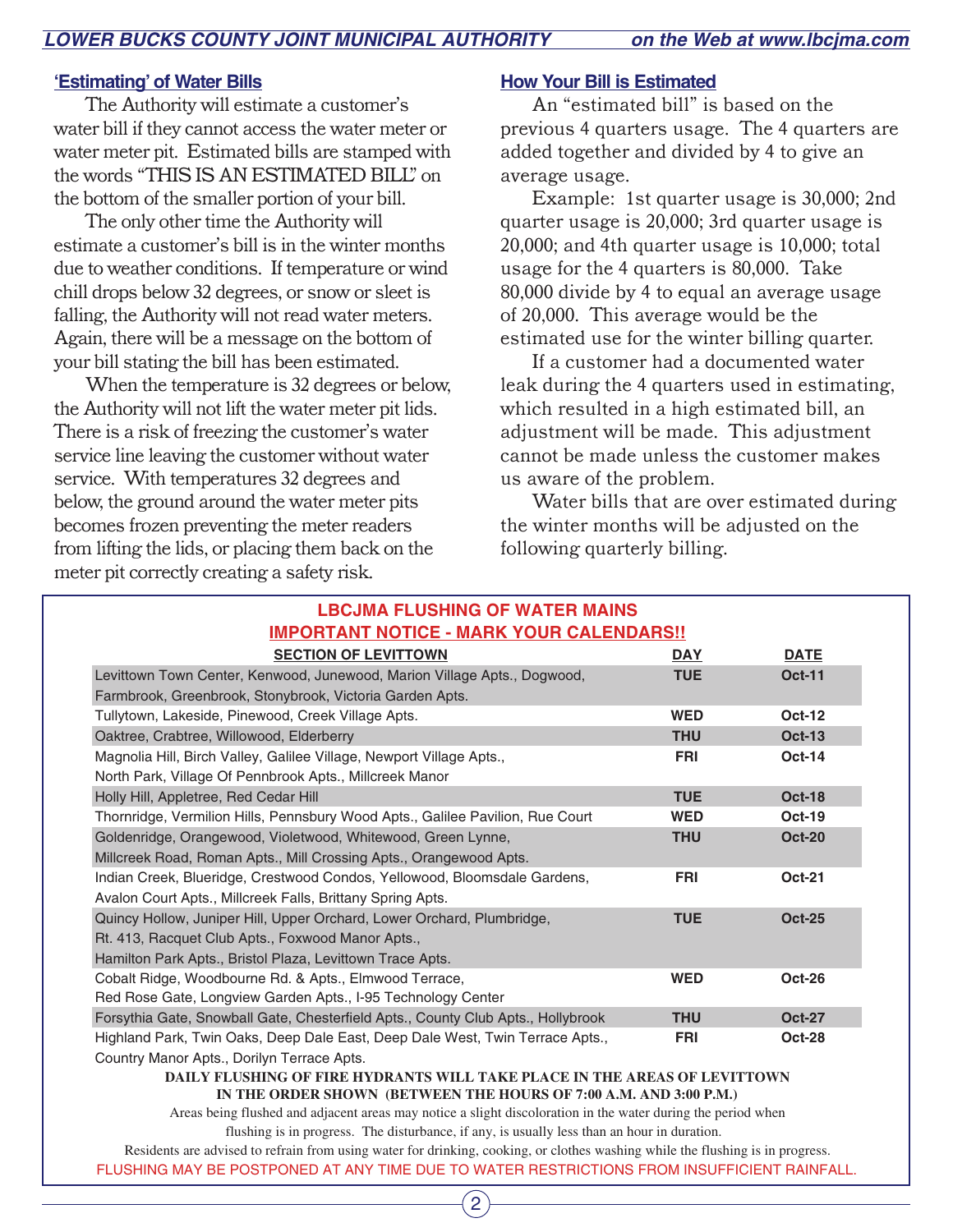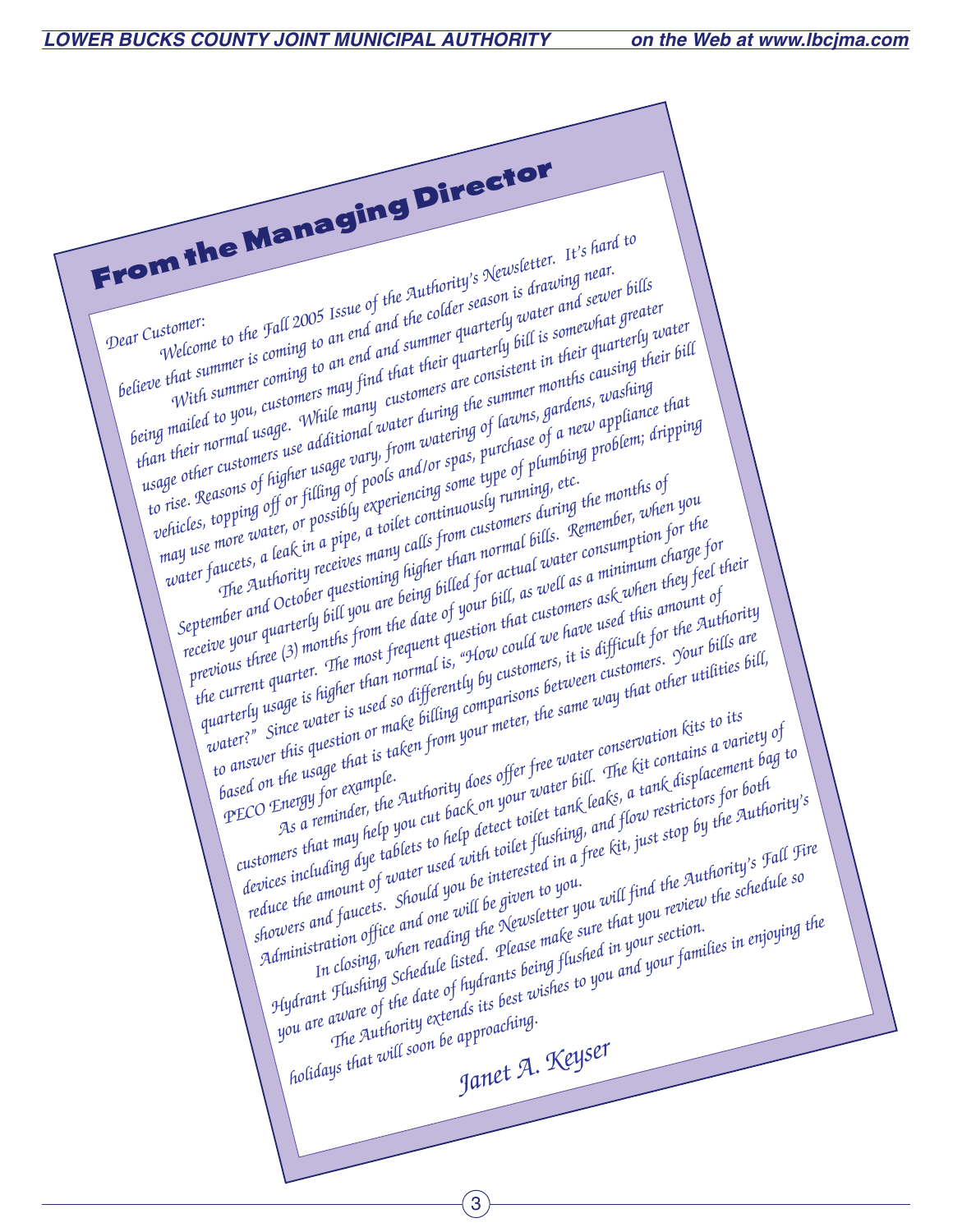#### **Wasting Water Is Easy, Drops Add Up**

With this winter's heating costs promising to set records we all want to save wherever possible, including water. It's amazing how much a small drop can add up to in a 24 hour period. Our thanks to Denver Water for the following:

| Waste In            | Waste In             |
|---------------------|----------------------|
| <u>1 Day (gal.)</u> | <u>1 Year (gal.)</u> |
| 0.8                 | 292                  |
| 1.6                 | 584                  |
| 2.4                 | 876                  |
| 3.2                 | 1,168                |
| 4                   | 1,460                |
| 4.8                 | 1,752                |
| 5.6                 | 2,044                |
| 6.4                 | 2,336                |
| 7.2                 | 2,628                |
| 8                   | 2,920                |
|                     |                      |

#### **More Homeowners Required to Remove Sheds, Trees and Pools**

The Authority is stepping up efforts to enforce easement restrictions throughout Levittown. That means, if you have any type of unapproved structure on an Authority easement, you will be required to remove it at your expense. All structures require prior written approval of the Authority and must meet Authority guidelines in order to be considered "portable". Portable simply means that the structure can be removed or moved out of the way in an emergency.

Unfortunately, some homeowners mistakenly believe that their large building, swimming pool or other structure are "portable", when in fact there is no way to move them in an emergency without the structure becoming destroyed. Contrary to popular belief, existing structures are not "grandfathered" since they were never approved and violate easement restrictions, which pre-date the structure.

Authority easements are still plagued by trees, which cause blockages or otherwise damage the sanitary sewer mains. Homeowners are not permitted to have trees

on Authority easements, and must remove them at their own expense. Even the Arbor Day foundation recommends the proper selection and placement of trees for a given property. Trees do not belong on top of sewer mains or any other utility line, in addition to growing into the power lines and ultimately cause problems which require their complete removal.

Fences have permeated Levittown over the years and now have become a nuisance in some areas. Some examples are fences built directly over or immediately adjacent to a sewer manhole, as well as homeowners who have constructed two or more fences in one place. Homeowners are required to maintain a clear 5-foot radius around all manholes. Fences are not permitted on Authority easements without prior written approval. Fences around yards, which house a sanitary sewer manhole require a special gate lock (available from the Authority, free of charge). Homeowners are not permitted to lock gates where a manhole is located unless an Authority lock is utilized. If the homeowner does not wish to use an Authority lock, the homeowner will be required to permanently remove sections of the fence in the area of the manhole, in order for Authority personnel to gain access.

In addition to the easement restrictions, no excavation work is allowed in Authority easements without prior permission and/or a permit. All sewer lateral replacements require a permit and inspection by the Authority. Partial replacements and/or repairs require inspection by the Authority. This is in addition to any required approvals/permits from your local township/borough.

Permits can be obtained at the Wastewater Treatment Plant Office located at 7900 Route 13, Levittown, Pa. 19057 (Next to McDonald's near the Haines Road junction). Easement permits require a clean copy of your plot plan, along with a marked up copy indicating all existing and proposed alterations and improvements.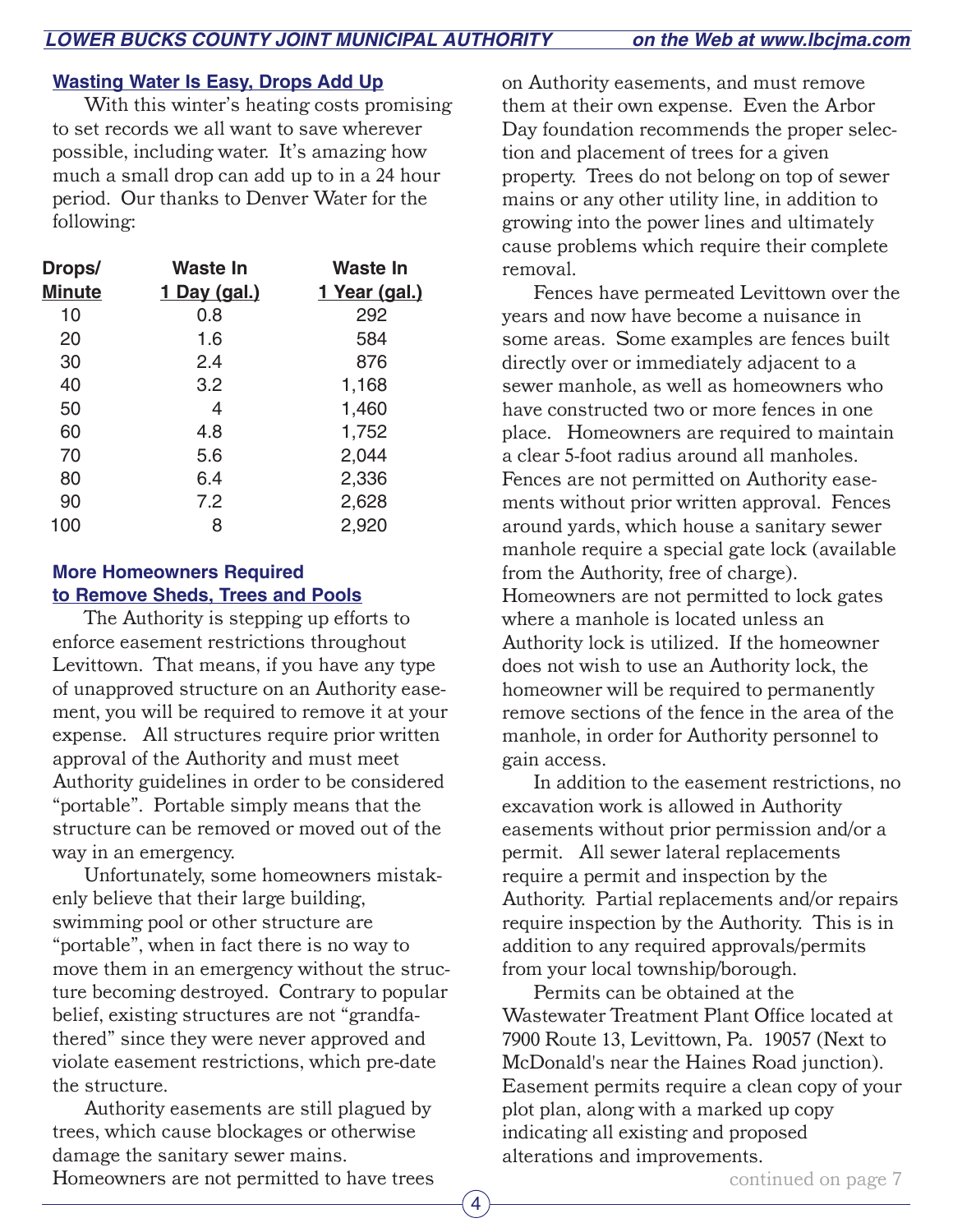#### **Lower Bucks County Joint Municipal Authority Customer Survey**

Dear Customer,

Lower Bucks County Joint Municipal Authority (LBCJMA) is committed to providing you with highquality, reliable water service, along with superior customer service. We would sincerely appreciate it if you would take a few minutes to complete this survey to help us continue improving our service to you. Your input is valuable to us. Please be assured that all responses will be kept confidential.

#### **WATER QUALITY**

| 1. Do you currently use any of the following water treatment devices?<br>$\Box$ Water Softener $\Box$ Filtration System  |                                                                                                                                                                                                                                    |             |                  | $\Box$ Filter Pitcher | $\Box$ None/Unsure  |  |
|--------------------------------------------------------------------------------------------------------------------------|------------------------------------------------------------------------------------------------------------------------------------------------------------------------------------------------------------------------------------|-------------|------------------|-----------------------|---------------------|--|
|                                                                                                                          | <b>BILLING</b>                                                                                                                                                                                                                     |             |                  |                       |                     |  |
|                                                                                                                          | 2. How satisfied are you with the ease of understanding your water bill?<br>$\Box$ Very Satisfied                                                                                                                                  |             | $\Box$ Satisfied |                       | $\Box$ Dissatisfied |  |
|                                                                                                                          | <b>CUSTOMER SERVICE</b>                                                                                                                                                                                                            |             |                  |                       |                     |  |
|                                                                                                                          | 3. How many times in the past year have you contacted LBCJMA by telephone?<br>$\Box$ 1-2<br>$\Box$ No Contact                                                                                                                      |             |                  |                       |                     |  |
|                                                                                                                          | 4. Select the one item that best describes the reason for your most recent contact:<br>Meter/Billing Related<br>$\Box$ Water Quality/Pressure<br>$\Box$ other<br>$\Box$ Repair Service or Emergency<br>(if other, please describe) |             |                  |                       |                     |  |
|                                                                                                                          | 5. How would you rate LBCJMA employees in the handling of your contact in the following areas:<br>a. Courtesy                                                                                                                      |             |                  |                       |                     |  |
|                                                                                                                          | $\Box$ Excellent                                                                                                                                                                                                                   | $\Box$ Good | $\Box$ Average   | $\Box$ Fair           | $\Box$ Poor         |  |
| b. Knowledgeable and able to explain things clearly:<br>$\Box$ Excellent<br>$\Box$ Good<br>$\Box$ Average<br>$\Box$ Fair |                                                                                                                                                                                                                                    |             |                  |                       | $\Box$ Poor         |  |
|                                                                                                                          | c. Helpfullness<br>$\Box$ Excellent                                                                                                                                                                                                | $\Box$ Good | $\Box$ Average   | $\Box$ Fair           | $\Box$ Poor         |  |
|                                                                                                                          | 6. Have you visited our website at lbcjma.com?<br>$\Box$ Yes<br>$\Box$ No                                                                                                                                                          |             |                  |                       |                     |  |
|                                                                                                                          | 7. What information or service would you like to see added to our website?                                                                                                                                                         |             |                  |                       |                     |  |
|                                                                                                                          | 8. Are you familiar with our Newsletter?<br>$\Box$ Yes                                                                                                                                                                             | $\Box$ No   |                  |                       |                     |  |
|                                                                                                                          | 9. Overall, how do you rate Lower Bucks County Joint Municipal Authority?<br>$\Box$ Excellent                                                                                                                                      | $\Box$ Good | $\Box$ Average   | $\Box$ Fair           | $\Box$ Poor         |  |
|                                                                                                                          | 10. Please list any areas you believe LBCJMA does especially well in.                                                                                                                                                              |             |                  |                       |                     |  |
|                                                                                                                          |                                                                                                                                                                                                                                    |             |                  |                       |                     |  |

11. Please list any areas you believe LBCJMA needs to improve.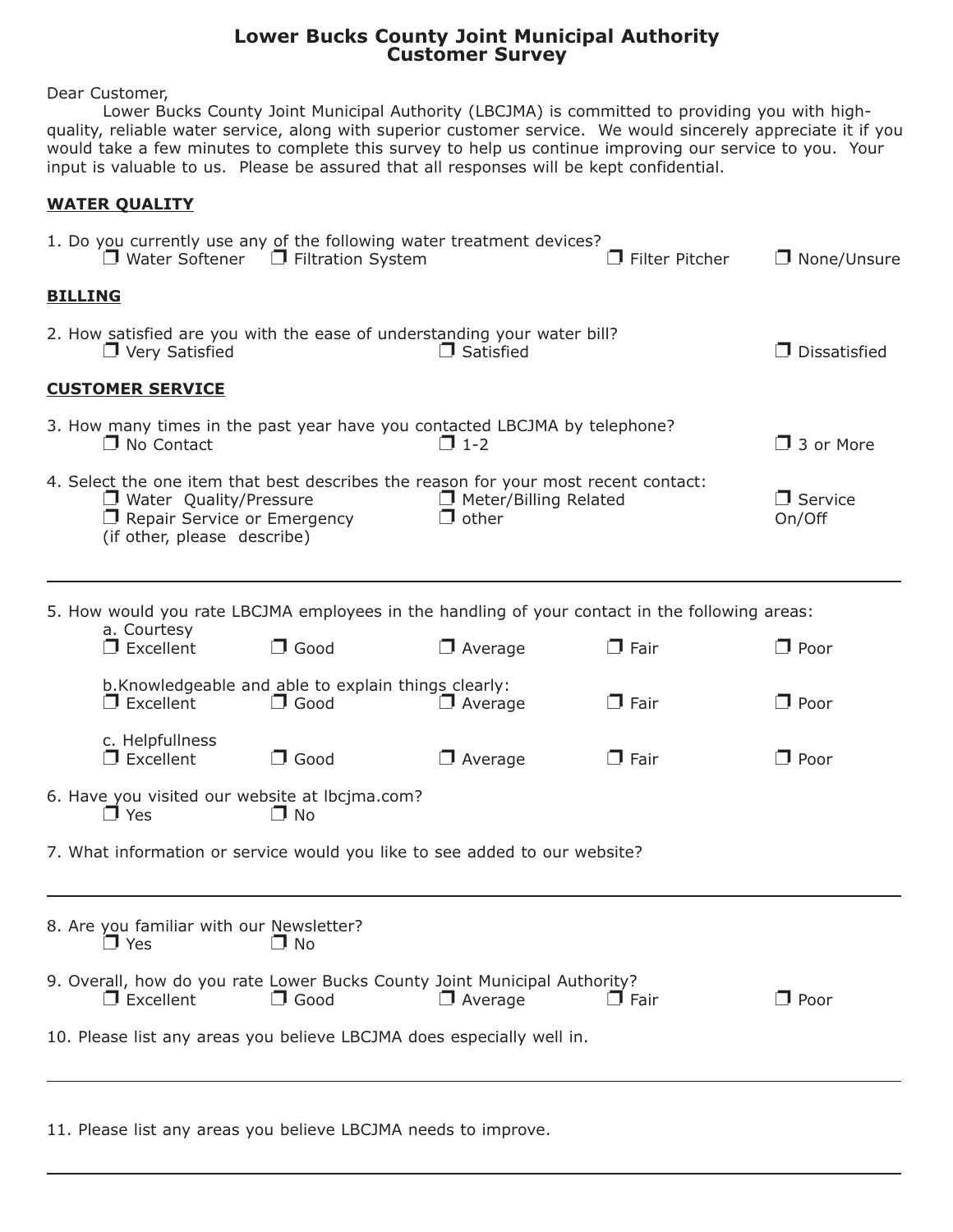LBCJMA 7811 New Falls Road P.O. Box 460 Levittown, PA 19058

Please Apply Postage or Drop-off at LBCJMA **Office** 

LBCJMA 7811 New Falls Road P.O. Box 460 Levittown, PA 19058

 $\nabla$  Fold Here  $\nabla$ 

| 乃 |  | Fold Here $\oslash$ |  |
|---|--|---------------------|--|
|---|--|---------------------|--|

| (Optional)           |                  |                     |       |                                                                                                                 |  |
|----------------------|------------------|---------------------|-------|-----------------------------------------------------------------------------------------------------------------|--|
| Name:                |                  |                     |       |                                                                                                                 |  |
| Address:             |                  |                     |       |                                                                                                                 |  |
| Phone Number:        |                  |                     |       |                                                                                                                 |  |
| E-mail Address:      |                  |                     |       |                                                                                                                 |  |
| Gender:<br>Your Age: | Male<br>Under 30 | Female<br>$30 - 45$ | 45-60 | Over 60                                                                                                         |  |
|                      |                  |                     |       | Please add any comments or suggestions in an effort to assist LBCJMA to continue improving our services to you. |  |
|                      |                  |                     |       | Thank you for completing this survey<br>lanot A Kovsor                                                          |  |

Janet A. Keyser Managing Director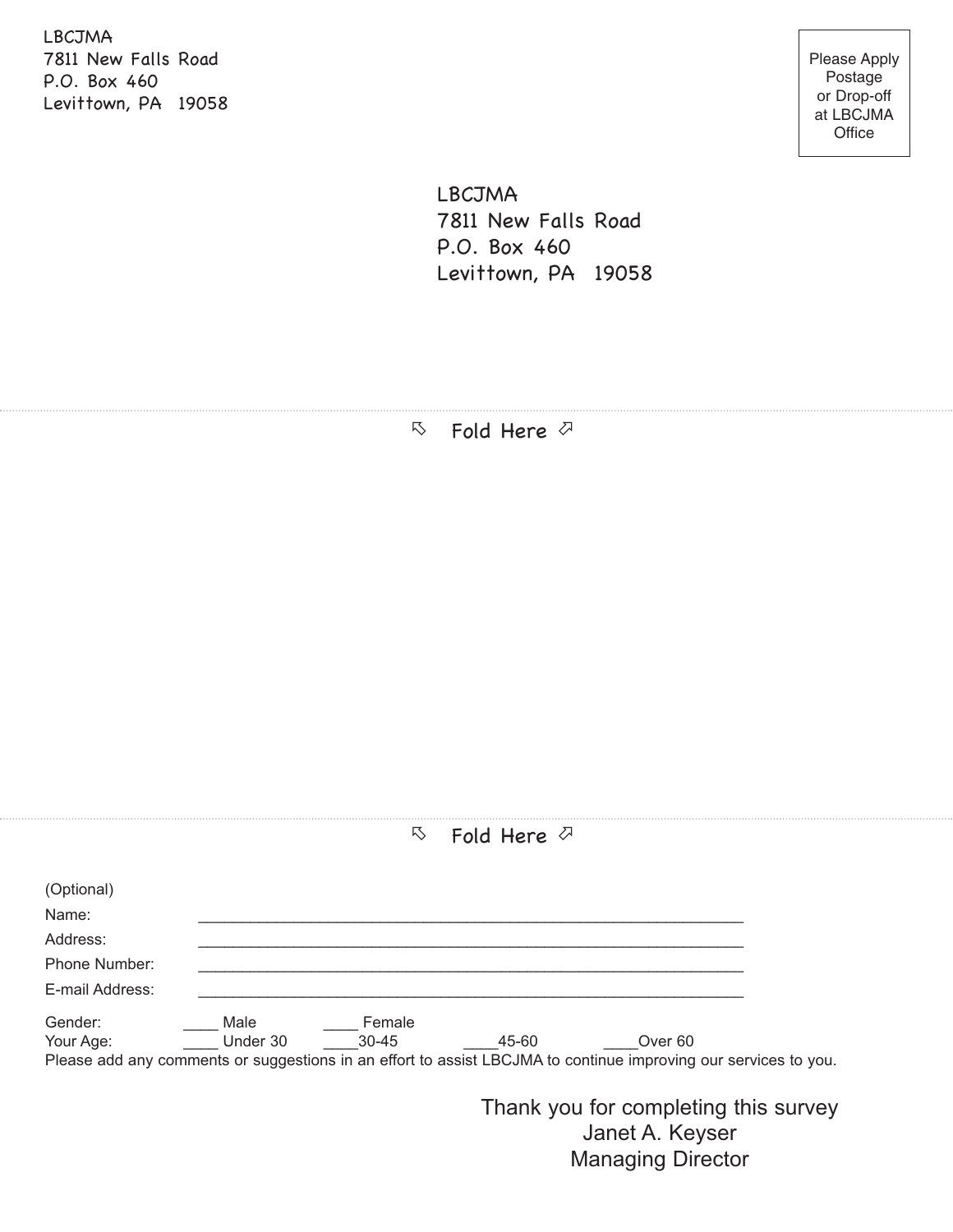#### Easements from page 4

Clear and accurate dimensions are required on the marked up copy.

Lateral permits can only be obtained by a Licensed Master Plumber. The plumber must be licensed in the municipality where the work is to be performed.

All excavations require the proper notification of the PA-ONE Call system, in accordance with Pennsylvania State Law.

#### **Water Plant Security**

In the wake of 9/11 LBCJMA continues to make the security of our water system priority number one. Following are some of the changes we have made:

- Added fence along property line
- Installed security cameras inside plant
- · Installed security cameras outside plant
- · Installed security gate to restrict entrance to property
- Installed additional outside lighting
- Installed motion detectors with additional lighting
- Require criminal background check on all new employees
- Require criminal background checks on contractors working on LBCJMA property

Require non-employees to show Id's and carry plant Id's with them while working on LBCJMA property

There's more… we just can't tell you but rest assured, every activity inside or outside of our water plant is monitored and securely recorded around the clock.

#### **Tampering of Water Supplies**

Terrorists and wannabes look out! A recent incident of tampering with water supplies elsewhere in Pennsylvania prompted the Pennsylvania Municipal Authorities Association to bring the subject matter to their members' attention.

Section 721.13j of the Pennsylvania Safe Drinking Water Act provides for a \$50,000 fine and/or up to 5 years imprisonment for contaminating or tampering with a public water supply, and a \$20,000 fine and/or up to 3 years imprisonment for attempting to contaminate or tamper with a public water supply.

This law has been in effect since the mid-1980s but should serve as a poignant reminder for those with aspirations to harm the public through public water supplies.

## **LBCJMA Board of Directors**

Lower Bucks County Joint Municipal Authority was formed pursuant to the Municipal Authorities Act of 1945. LBCJMA serves the Levittown portions of Bristol, Falls and Middletown Townships and Tullytown Borough, the Olde Town portion of Tullytown Borough, and some surrounding areas adjacent to Levittown. LBCJMA is jointly owned by Bristol Township and Tullytown Borough. Three Board Directors are appointed to 5-year terms by each of the two owning municipalities. Current Board Directors are:

 $\mathbf{7}$ 

# **Bristol Township Tullytown Borough**<br>Anthony Verduci **Property Contains Edmund Armstrong**

**Edmund Armstrong** John Monahan **Edward Czyzyk** Joseph Pollio **Richard Adams**